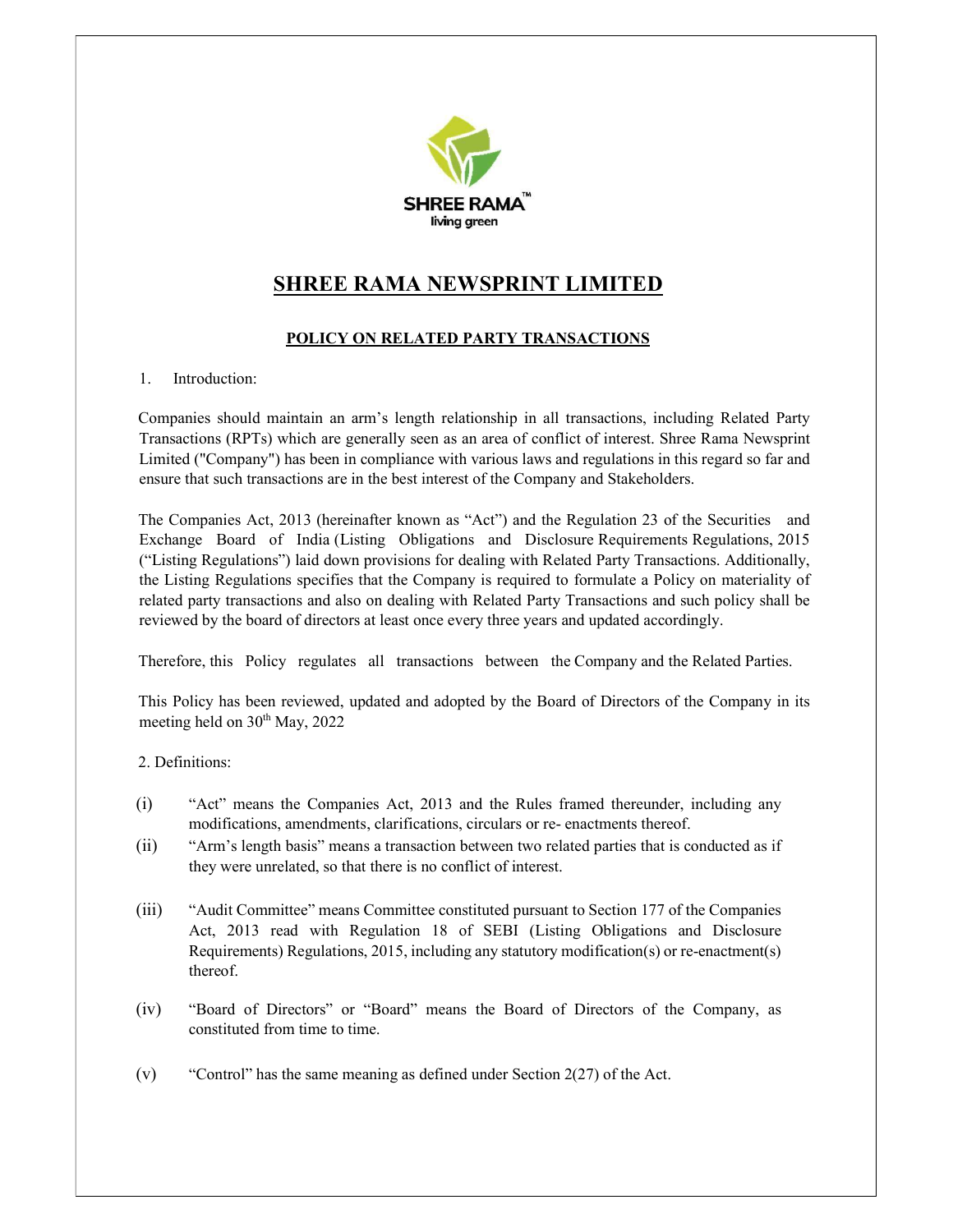- (vi) "Deemed to be Related Party (ies)" means any person(s) and entity(ies) defined under Proviso of Regulation 2(1)(zb) of Listing Regulations.
- (vii) "Financial Year" shall mean the period beginning from  $1<sup>st</sup>$  April of every year to  $31<sup>st</sup>$  March of the succeeding year.
- (viii) "Material Modifications" means any subsequent change to an existing related Party Transaction having a variance of 20% of previously approved related party transaction.
- (ix) "Material Related Party Transaction" means a transaction with a Related Party if the transaction / transactions to be entered into individually or taken together with previous transactions during a financial year, exceeds rupees one thousand crore or ten percent of the annual consolidated turnover of the company as per the last audited financial statements of the company, whichever is lower.
- (x) "Office or place of profit" means any office or place
	- i. where such office or place is held by a director, if the director holding it receives from the company anything by way of remuneration over and above the remuneration to which he is entitled as director, by way of salary, fee, commission, perquisites, any rentfree accommodation, or otherwise;
	- ii. where such office or place is held by an individual other than a director or by any firm, private company or other body corporate, if the individual, firm, private company or body corporate holding it receives from the company anything by way of remuneration, salary, fee, commission, perquisites, any rent- free accommodation, or otherwise.
- (xi) "Policy" means this Policy on Related Party Transactions of the Company.
- (xii) "Relative" shall mean "relative" as defined in Section 2(77) of the Act read with Regulation 2(1)(zd) of Listing Regulations.
- (xiii) "Related Party/ies" shall mean a person(s) or an entity(ies) which is a related party under Section 2(76) of the Act read with Regulation 2(1)(zb) of Regulations or a related party under the applicable accounting standards to the Company.

"Provided that:

- a) any person or entity forming a part of the promoter or promoter group of the listed entity; or
- b) any person or any entity, holding equity shares:
	- i. of twenty per cent or more; or
	- ii. of ten per cent or more, with effect from April 1, 2023;

in the Company either directly or on a beneficial interest basis as provided under section 89 of the Companies Act, 2013, at any time, during the immediate preceding financial year; shall be deemed to be a related party:"

- (i) "Related Party Transactions" means
	- specified transaction mentioned in clause (a) to (g) of sub-section 1 of Section 188 of the Act;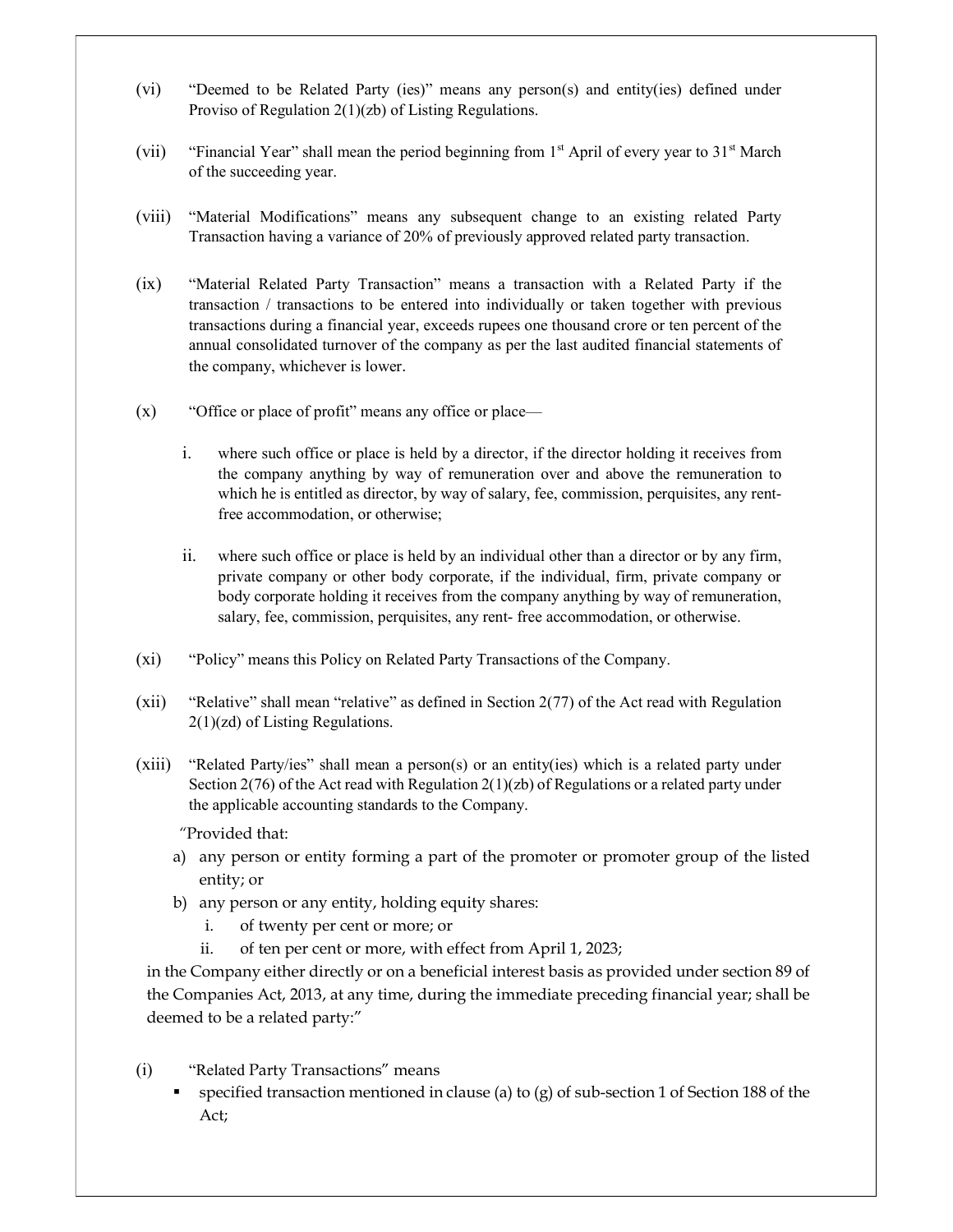- transaction involving a transfer of resources, services or obligations between:
	- i. a listed entity or any of its subsidiaries on one hand and a related party of the listed entity or any of its subsidiaries on the other hand; or
	- ii. a listed entity or any of its subsidiaries on one hand, and any other person or entity on the other hand, the purpose and effect of which is to benefit a related party of the listed entity or any of its subsidiaries, with effect from April 1, 2023;

(xiv) "Stock Exchange(s)" means National Stock Exchange Limited and BSE Limited.

Words and expressions used and not defined in the Policy shall have the same meanings respectively assigned to them in the Act and/or Regulations, as amended from time to time.

3. Review and approval of Related Party Transactions:

Approval of related party transactions:

## A. Audit Committee:

- i) Prior approval of audit committee shall require for:
	- a) All the transactions which are identified as related party transactions and subsequent Material Modifications shall require prior approval of the Audit Committee before entering into such transaction.
	- b) RPTs where Company's subsidiary is a party but Company is not a party, if the value of such transaction, whether entered into individually or taken together with previous transactions during a financial year exceeds 10% of the consolidated turnover of the Company, as per the last audited financial statements of the Company
	- c) With effect from April 1, 2023, a related party transaction to which the Company's subsidiary is a party but the Company is not a party, if the value of such transaction whether entered into individually or taken together with previous transactions during a financial year, exceeds ten per cent of the annual standalone turnover, as per the last audited financial statements of such subsidiary.
	- d) Prior approval of the audit committee of the Company shall not be required for RPTs where the subsidiary is listed entity.
- ii) Members of the audit committee, who are independent directors, shall only approve related party transactions. Any member of the Audit Committee who has a potential interest in any related party transaction will abstain himself/herself from discussion and voting on the approval of the related party transaction.
- iii) The Audit Committee may grant omnibus approval for related party subject to such criteria/conditions as mentioned under the provisions of Section 177 of the Act and Rules made thereunder and Regulation 23 of the Listing Regulations, as amended from time to time, and such other conditions as it may consider necessary in line with this Policy and in the interest of the Company. Such omnibus approval shall be valid for a period not exceeding one year and shall require fresh approval after the expiry of one financial year.
- iv) The Audit Committee shall consider the following factors while specifying the criteria for making omnibus approval, namely: -

(a) repetitiveness of the transactions (in the past or in the future); (b) Justification for need of omnibus approval.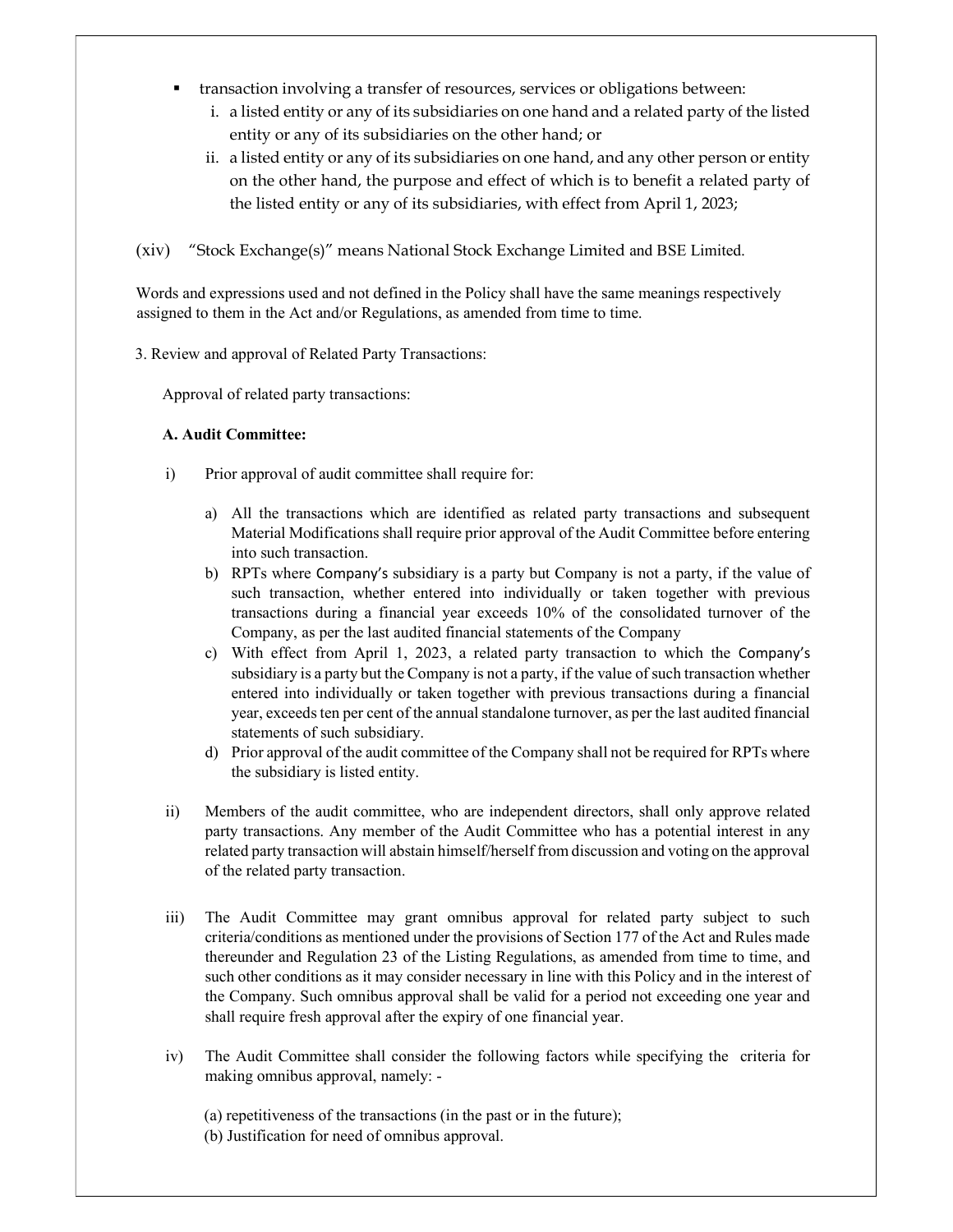- v) The omnibus approval shall contain or indicate the following
	- (a) name of the related parties, nature of transaction, period of transaction, maximum amount of transaction that can be entered into;
	- (b) the indicative base price / current contracted price and the formula for variation in the price if any and;
	- (c) such other conditions as the Audit Committee may deem fit;
- vi) A related party transaction entered into by the Company, which is not under the omnibus approval shall also be pre-approved by the Audit Committee of the Company.

### B. Board of Directors:

Transaction under Section 188 of the Act which are not in the ordinary course of business or not at arm's length basis required approval of Board. In such case the Board will consider such factors as, nature of the transaction, material terms, the manner of determining the pricing and the business rationale for entering into such transaction. On such consideration, the Board may approve the transaction or may require such modifications to transaction terms as it deems appropriate under the circumstances.

If any Director is interested in any contract or arrangement with a related party, such Director shall not be present at the meeting during discussions on the subject matter of the resolution relating to such contract or arrangement.

Approval of the Board for related party transactions is required to be taken at a Board meeting and cannot be taken through a resolution by circulation.

Where any contract or arrangement is entered into by a director or any other employee, without obtaining the consent of the Board, such approval may be taken within three months from the date on which such contract or arrangement was entered into.

#### C. Shareholders:

If a related party transaction is

- (i) a material related party transaction and subsequent material modification, or
- (ii) transaction not in the ordinary course of business, or not at arm's length price and exceeds certain thresholds prescribed under the Act and the Rules made thereunder (as amended from time to time),

It shall require shareholders' prior approval by a resolution and no related party shall vote to approve such resolutions whether the Company is a related party to the particular transaction or not.

Prior approval of the Shareholders of the Company shall not be required for those RPTs where Company's listed subsidiary is a party but the Company is not a party.

The Company shall not enter into below transactions with related parties unless prior approval of the Shareholders of the Company is obtained by way of ordinary/special resolution passed at EGM/Postal Ballot (as applicable for the time being in force in accordance with the Act and Listing Regulations), which shall be subject to monetary ceilings specified therein: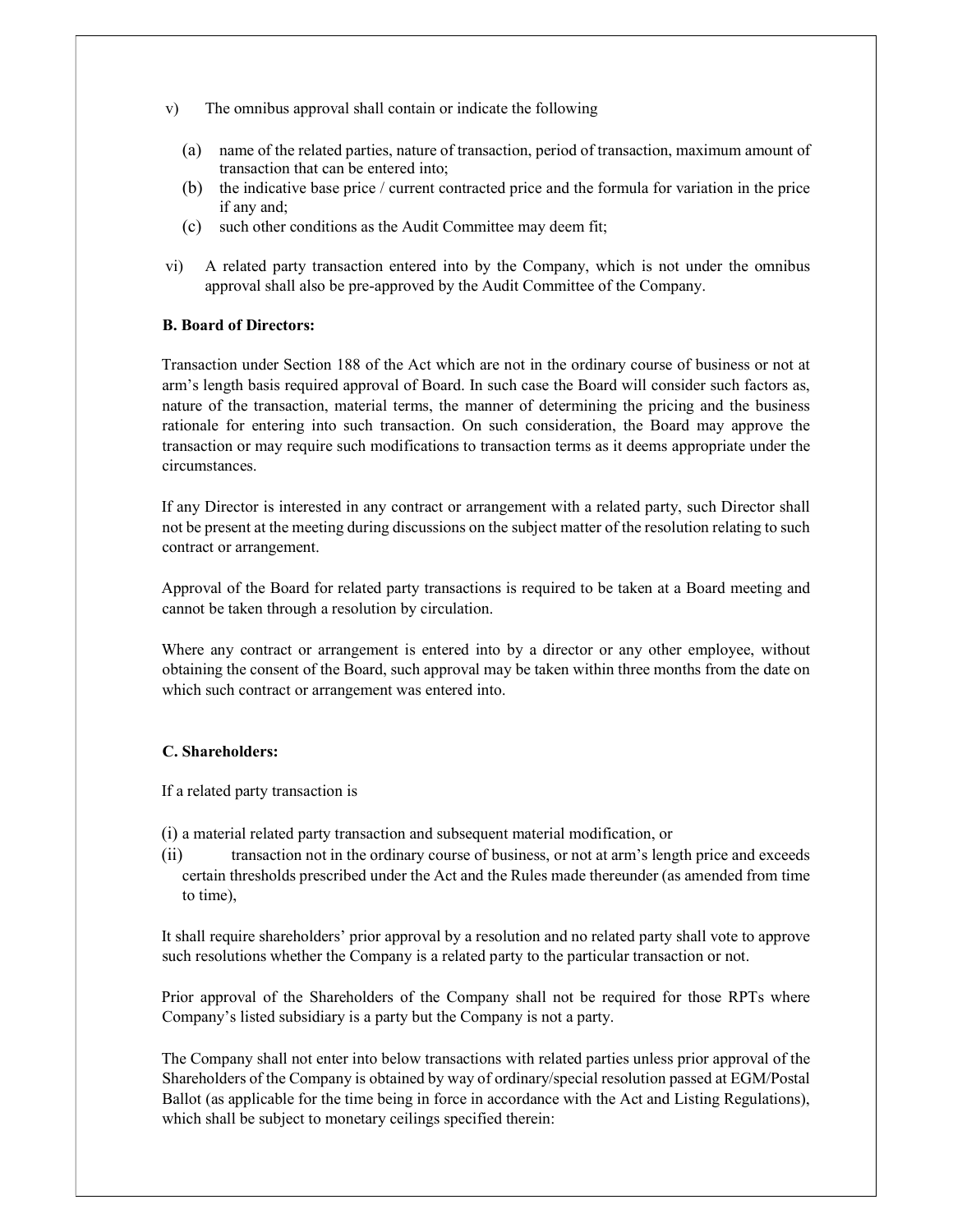| Sr.<br>No.      | <b>Nature of Transaction(s)</b>                                                                                                    | Monetary Ceiling year per related<br>party                                                                                                           |
|-----------------|------------------------------------------------------------------------------------------------------------------------------------|------------------------------------------------------------------------------------------------------------------------------------------------------|
| $\mathbf{1}$    | Sale, purchase or supply of any goods or<br>materials or services directly or through<br>appointment of agent                      | amounting to ten percent or more of<br>the turnover of the Company as per<br>the last audited financial statements<br>of the Company.                |
| $\overline{2}$  | Selling or otherwise disposing of, or buying,<br>property of any kind directly or through<br>appointment of agent                  | amounting to ten percent or more<br>of net worth of the Company as per<br>the last audited financial statements<br>of the Company                    |
| $\overline{3}$  | Leasing of property of any kind                                                                                                    | amounting to ten percent or more<br>of the turnover of company as per the<br>last audited financial statements of<br>the Company                     |
| $\overline{4}$  | Availing or rendering of any services, directly<br>or through appointment of agent                                                 | amounting to ten percent or<br>more of the turnover of the<br>Company as per the audited financial<br>statements of the preceding financial<br>year. |
| 5               | Such related party's appointment to any office<br>or place of profit in the Company its subsidiary<br>company or associate company | at a monthly remuneration exceeding<br>two and a half lacs rupees or as per<br>performance assessment<br>by<br>the<br>Company and industry standards |
| 6               | Remuneration<br>underwriting<br>for<br>the<br>subscription of any securities or derivatives<br>thereof, of the Company             | exceeding one percent of the net<br>worth of the Company as per the last<br>audited financial statements of the<br>Company                           |
| $7\phantom{.0}$ | Other related Party Transactions in the normal<br>course of business                                                               | Such other transactions as would be<br>required approval of the Audit<br>Committee and Board of Directors                                            |

Requirement of passing the shareholders resolution shall not be required for transactions entered into between a Company and its wholly owned subsidiary whose accounts are consolidated with the company and placed before the shareholders at the general meeting for approval.